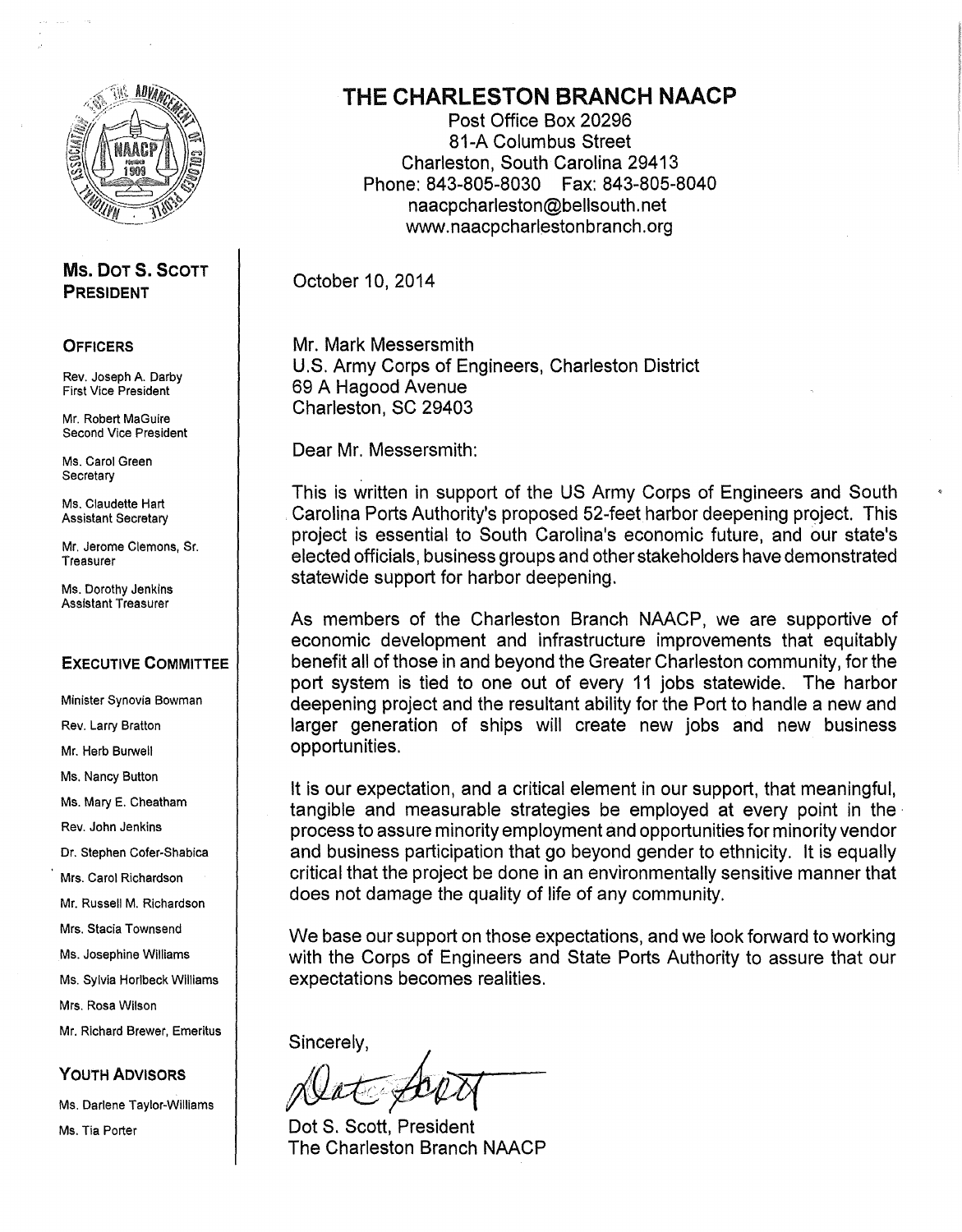

,,

### United States Department of the Interior

FISH AND WILDLIFE SERVICE 176 Croghan Spur Road, Suite 200 Charleston, South Carolina 29407



October 14, 2014

Lt. Colonel John T. Litz District Engineer U.S. Army Corps of Engineers 69A Hagood Avenue Charleston, SC 29403-5107

Attn: Mark Messersmith

Dear Colonel Litz:

The U.S. Fish and Wildlife Service (Service) is pleased to provide, for your review, the enclosed Final Fish and Wildlife Coordination Act Report (Report) for the Charleston Harbor Post 45 Deepening Project, Charleston, South Carolina. The Service submits the Report in accordance with section 2(b) of the Fish and Wildlife Coordination Act (48 Stat. 401, as amended; 16 U.S.C. 661 *et seq.*). This Report was prepared in cooperation with the U.S. Army Corps of Engineers (USACE), the National Marine Fisheries Service (NMFS), and the South Carolina Department of Natural Resources (SCDNR), which provided valuable review and recommendations.

Charleston Harbor is an Atlantic Coast tidal estuary located at Charleston, South Carolina, approximately 100 miles southeast of Columbia, the State capital, and 140 miles southwest of the entrance to North Carolina's Cape Fear River. Multiple port terminals are established in Charleston Harbor receiving bulk or containerized cargo comprised of many commodities including agricultural products, consumer goods, machinery, metals, vehicles, chemicals, and many other products. In addition to harboring a robust variety of commercial traffic, Charleston Harbor contains bountiful natural resources and offers tremendous recreational opportunities for the general public.

The proposed deepening of Charleston Harbor will provide the opportunity for the Port of Charleston to keep pace with changing shipping technologies and remain competitive in the global market. While the Service understands the need to move forward with the Project, we emphasize the equally important need to protect and conserve the area's abundant resources for the benefit of everyone. The Report includes 16 recommendations intended to balance the impacts resulting from the project with natural resource conservation.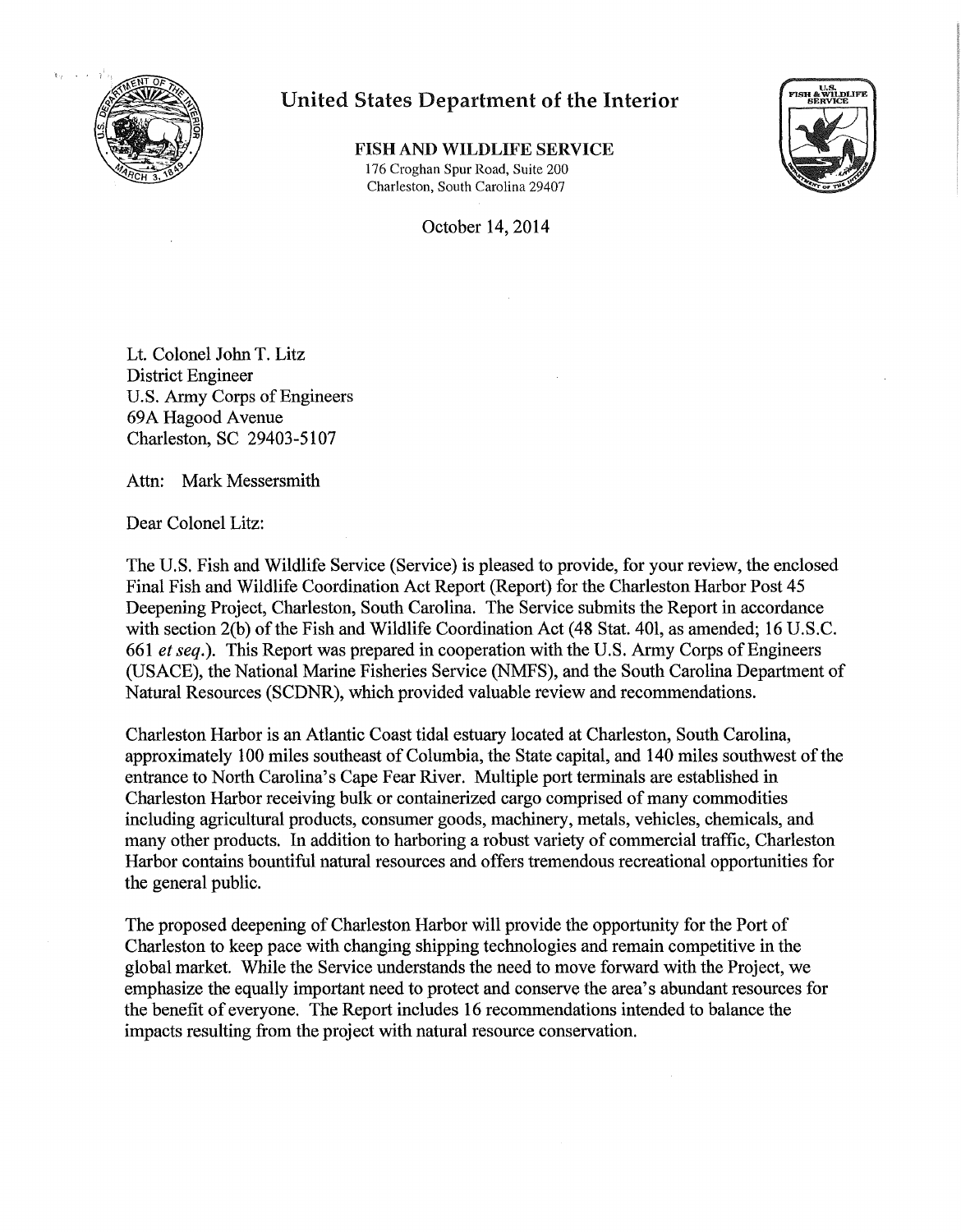The Service expresses its appreciation to the NMFS, SCDNR, and the USACE in the development of this Report. If you have any questions or wish to discuss our recommendations, please contact Mr. Mark Caldwell at 843-727-4707 ext. 215.

Sincerely,

Thomas D. MC

 $\sim$ 

0

Thomas D. McCoy Acting Field Supervisor

TDM/MAC

 $\left\{ \begin{array}{c} \mathbf{c} & \mathbf{t} \in V_{\mathbf{0}} \\ \mathbf{0} & \mathbf{0} \end{array} \right\}$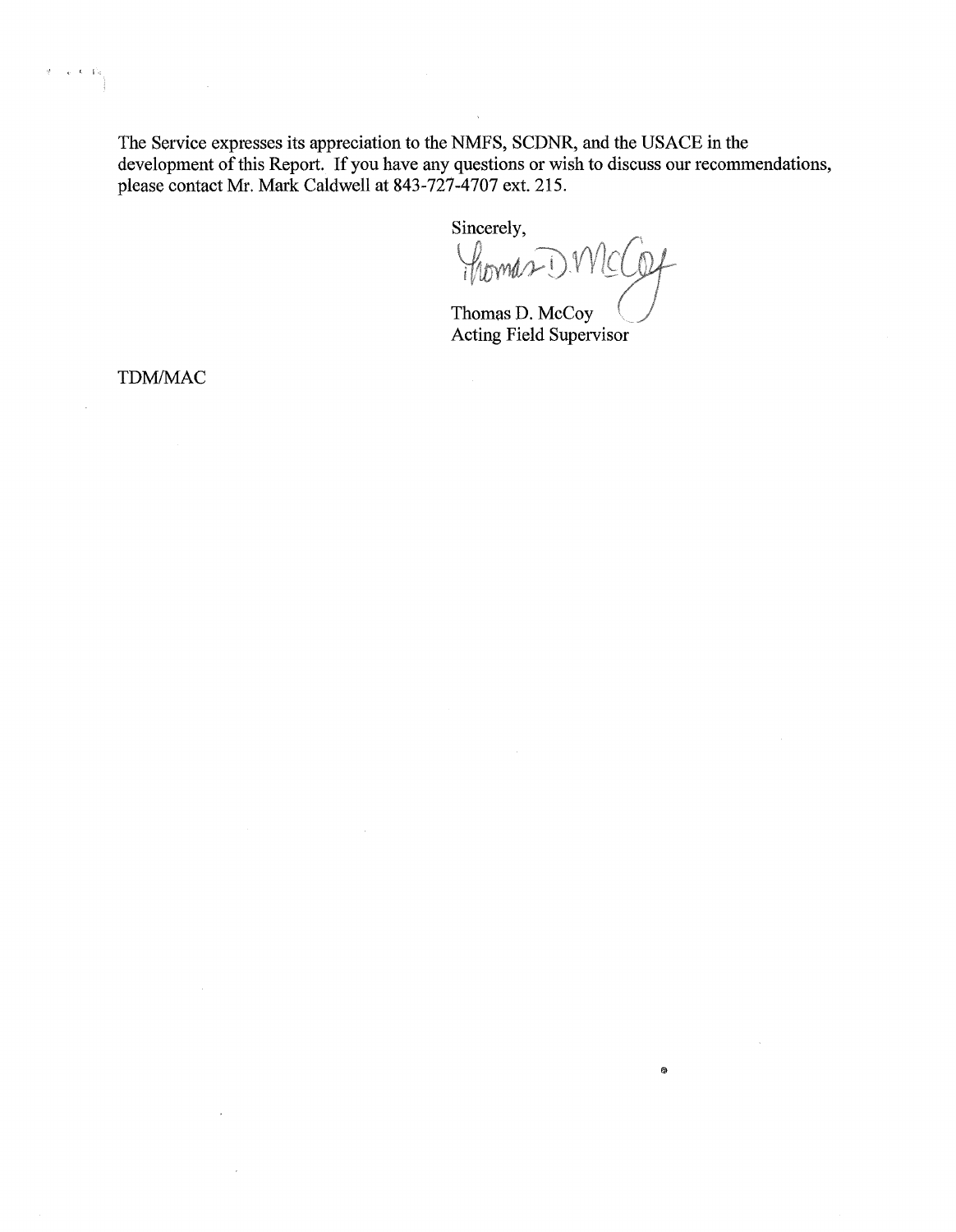

October 24, 2014

Post 45 Comments Planning and Environmental Branch 69-A Hagood Ave. Charleston, SC 29403

RE: Charleston Harbor Post 45- Draft Integrated Feasibility Report and Environmental Impact Statement

Dear Sir/Madam

On October 9, 2014 the U.S. Army Corps of Engineers (USACE), Charleston District published a public notice announcing the availability of the above referenced information pertaining to proposed improvements, modifications and continued operations of the existing Charleston Harbor Federal Navigation Project (CHFNP). Following our review of the documentation, we wish to submit our formal comment(s) to relating to what we believe is an omission in the alternatives analysis for, and proposed plan for compensatory mitigation for wetland impact/loss.

The public notice provides a summary of the overall project feasibility report and environmental impact statement (EIS) and provides a link to the project website<sup>1</sup>. Our review and comment(s) discussed below address topics covered in Appendix P- Mitigation, Monitoring, and Adaptive Management (which we will refer to as the Mitigation Plan), unless otherwise noted.

The EIS serves to provide a highly detailed cost-benefit analysis for the proposed CHFNP. The economic benefits to the Charleston area and South Carolina as a whole is the basis upon which the project focused. The improvements to the Port of Charleston would allow more and larger ships access to port facilities, existing and new, bringing with them the potential for an increase in commerce through the city and state. These benefits come at a cost, with impacts within and adjacent to the harbor associated with the proposed dredging being among the largest according to the EIS. Projected losses to various resources are described throughout the full EIS. Appendix L - Wetland Impact Assessment describes the impacts associated with wetlands, and as proposed, the project would impact a total of 280.96 acres of freshwater forested and emergent/marsh wetland (tidally influenced) adjacent to the Ashley and Cooper rivers. The Mitigation Plan describes the compensatory wetland mitigation options/alternatives considered by the USACE.

In summary, the Mitigation Plan for wetland impacts associated with the CHFNP cites a lack of both available mitigation credits for purchase and available area for in-kind permittee responsible mitigation (PRM) within the target system. The alternatives analysis considers and describes several PRM options that offset impacts through a combination of preservation of existing habitat and potential restoration/enhancement of important wetland systems within the target watersheds. The alternatives considered are described below and include analysis of each based on preliminary cost estimates (where available) to determine the most cost effective option for compensatory wetland mitigation chosen for the Tentatively Selected Plan (TSP).

<sup>1</sup> http://www.sac.usace.army.mil/Missions/CivilWorks/CharlestonHarborPost45.aspx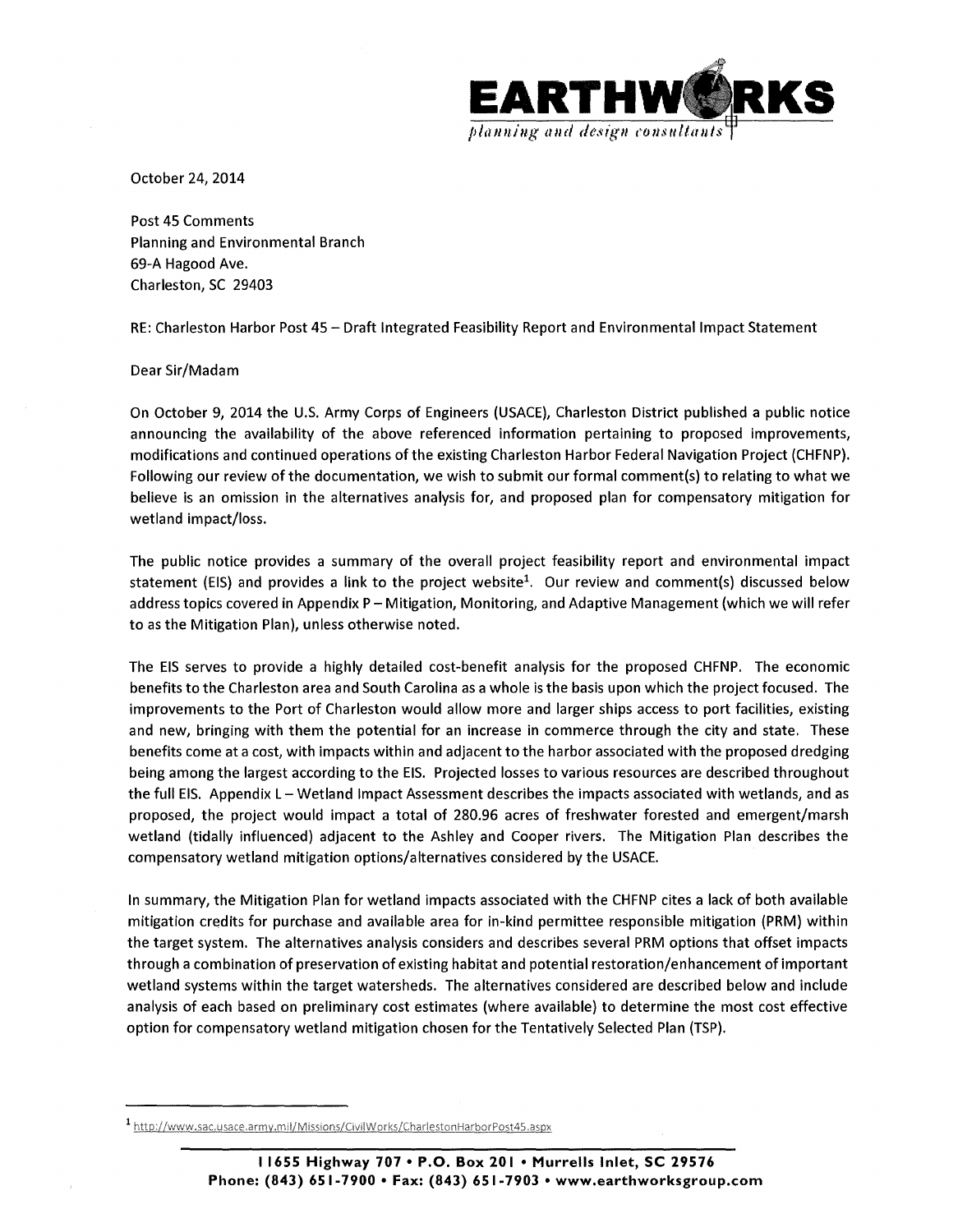

- **1. Restoration of three candidate sites adjacent to the Ashely River identified by NOAA** 
	- Time and expense required to assess these sites precluded further consideration.
- **2. Restoration of Tuxbury Horse Trail in Francis Marion Natl. Forest** 
	- Functional lift afforded by the site is not equivalent to functional loss of the project.
- **3. Wetland Creation in Impacted Watersheds** 
	- No site available in the Charleston area that could provide the quantity required of restoration required and the functional lift to offset impacts.
- **4. US Forest Service Land Acquisition** 
	- \*\*Option Selected for TSP based on cost analysis
- **5. Cainhoy Plantation Protection** 
	- Early coordination indicated that high property costs would be prohibitive.
- **6. West Branch Cooper River Easement Purchase** 
	- A conservation easement does not provide the high level of protection provided by a land purchase.
	- Inability to purchase adjacent upland buffers to the proposed easements also limits the functional value and gains associated with this option.

As stated above, the preferred mitigation option selected for the TSP and described in the Mitigation Plan is the purchase of property within/adjacent to the Francis Marion National Forest; property which would require some level of restoration work be completed before the land is turned over to the U.S. Forest Service (USFS) to be included in the national forest as well. This alternative was chosen as the most cost efficient means of providing the restoration and preservation of wetlands to offset the impacts associated with the CHFNP. While details on the land acquisition are sparse in the Mitigation Plan, the plan describes the potential ratio of wetland loss: restoration acreage of which would be required to offset the proposed impacts. At present, the USACE has proposed a ratio of 1:1.74 for a mitigation requirement of 484.55 with an additional 70% included for contingency (in the event that part of the initial mitigation fails), bringing their calculated mitigation requirement to 831 acres.

While the Mitigation Plan states that the alternatives analysis followed the USACE guidance for preference hierarchy for wetland mitigation, it is our opinion that consideration of Mitigation Bank Credits (the most preferred method) was not explored in depth. Analysis provided in the Mitigation Plan states that, while considering the preferred mitigation alternative of purchasing credits from an approved mitigation bank or inlieu fee program, an internal review *"revealed that the type and amount of credits necessary to compensate for the proposed impacts are not available".* The Mitigation Plan does not provide any calculations for number of mitigation credits required for the wetland impacts. In order to get an idea of the credits, we could reasonably estimate that an average of eight {8) credits/acre may be required across all the varying types and impacts. With 281 acres of wetland impacts, we could estimate that mitigation would require the purchase of 2,248 credits. We understand that there are many factors that can affect the mitigation calculations dramatically, but for the purpose of our comments, we will use this 2,248 credit number as a conservative estimate in the absence of a provided credit calculation.

The Mitigation Plan states that a review of the USACE Regulatory In-Lieu Fee and Bank Information Tracking System  $(R|B|TS)^2$  along with internal discussion revealed that the type and number of credits required for the

<sup>&</sup>lt;sup>2</sup> https://rsgisias.crrel.usace.army.mil/ribits/f?p=107:2:9698305623143::NO:RP: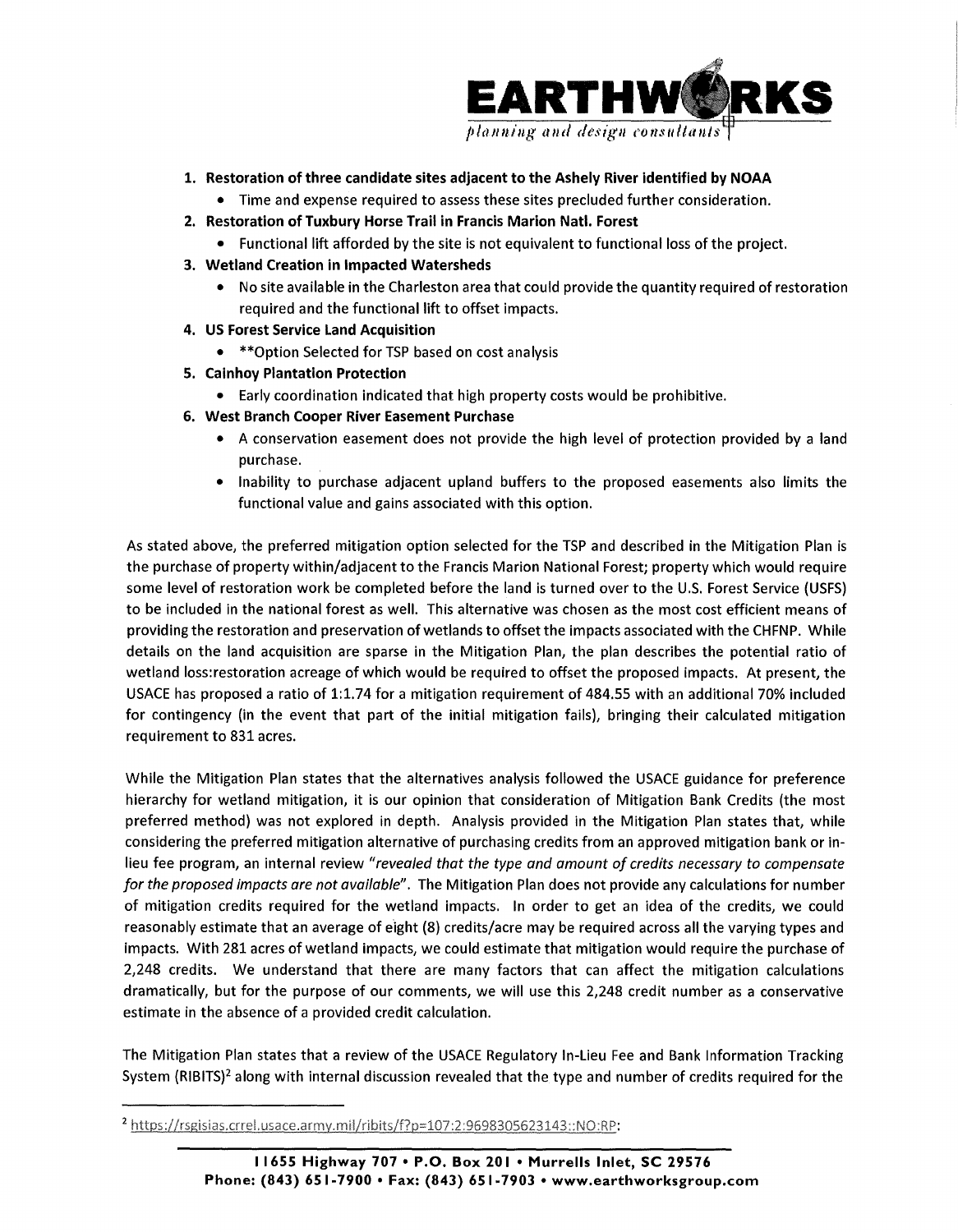

planning and design consultants

project were not available in the target area. We would like to point out that a review of RIBITS on October 21, 2014 shows the availability of 2,458 freshwater wetland restoration/enhancement credits from the combination of two mitigation banks in the target mitigation area {634 from Congaree Carton and 1,824 from Pigeon Pond), likely enough to provide most if not all of the required credits. Although it is understood that RIBITS is not up to date, with no credit transactions shown at either bank in the past 15 months, it highlights what we feel is a lack of a thorough consideration of a credit purchase alternative in the Mitigation Plan. The internal review would have had access to current credit availability records from the banks in the target area, which may or may not be sufficient to satisfy all of the required mitigation. According to the Congaree Carton Mitigation Bank (CCMB) official credit ledger and sales records with the USACE, our bank should show the availability of approximately 516 credits as of this date. We would also suggest that the number of credits available at present is not a very dependable indicator of the credits that may be available several years from now when the project would actually require they be purchased. CCMB has not received a credit release for the previous two monitoring years {20% pending, representing approx. 350 credits) and is approaching the end of its primary monitoring period when the remaining credits would be made available. Although we have several credit sales, which are set to be finalized in the near future, and a purchase option on a large number of those credits, we can confirm that no one involved with the Ports EIS and Mitigation Plan has been in contact to discuss any credit availability or pricing. The lack of any figures or information provided in section 2.5 of the Mitigation Plan would seem to indicate that there was no effort was made to seek mitigation for this project through the purchase of credits as per USACE compensatory guidelines.

The Mitigation Plan does mention credit type availability, with impacts predominantly affecting forested and emergent wetlands along the river flood plain, which are tidal in nature; the majority of these wetlands are Freshwater systems. Current mitigation guidelines do not provide many levels of distinction between credit types in the USACE Charleston District. Although the mitigation banks with credits available are made up of mostly bottomland hardwood forest wetland, being freshwater systems, and in the immediate impact watershed (where functional lift is most beneficial) the small difference in wetland type can be offset through the credit calculations so that these banks offering Freshwater Restoration/Enhancement credits are capable of offsetting the projected losses under the guidelines currently in place.

Our concern with the Mitigation Plan at present is based upon the perceived lack of adherence by the USACE in following their own regulations pertaining to wetland mitigation. While we understand many of the questions surrounding the credit type and availability, we are able to see why the USACE would choose to consider other mitigation alternatives for the CHFNP. The USACE has made the purchase of credits from a bank in a given projects primary service area a priority consideration for compensatory mitigation. The current USACE, Charleston District **Guidelines for Preparing a Compensatory Mitigation Plan** (sect 2.3 Mitigation Rule) states that *"If a proposed project is located within the primary service area of an existing mitigation bank or inlieu fee program, the permit applicant will normally be required to purchase the necessary mitigation credits."* 

With no details provided in section 2.5 of the Mitigation Plan for a serious consideration of using a bank for mitigation (and lack of attempted coordination with our bank), we feel as though the USACE fails to acknowledge the amount oftime and effort involved in the creation and operation of a mitigation bank. Private individuals and business risk a lot of time and money in the attempt to establish a mitigation bank. The USACE benefits from having operational mitigation banks, and as such they attempted to encourage development of new banks with the pay off of an approved bank being that the agency will heavily prefer impacts be mitigated through credit sales. By failing to thoroughly investigate the option to purchase credits for this project by the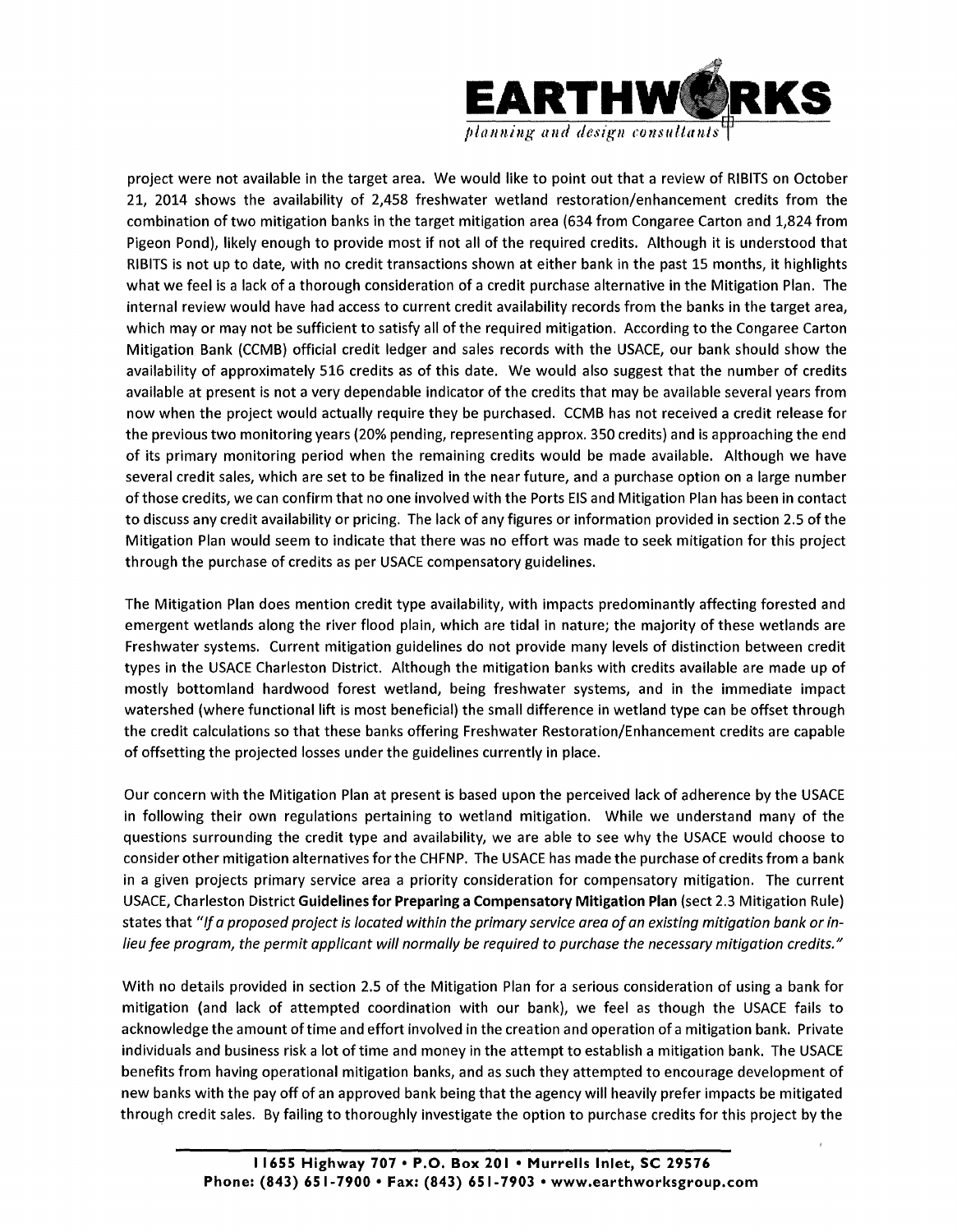

very agency that is supposed to enforce these regulations, the current and prospective mitigation bankers lose faith that the investment into a bank will be worth it if the USACE themselves fail to consider credit purchases.

Our opinion that a combination of this land acquisition in conjunction with a purchase of a percentage of the required credits from approved mitigation banks in the target area would serve to show that the USACE holds themselves accountable to follow the same regulatory guidelines it enforces upon the public. We believe that purchasing a percentage of credits for the project mitigation would also present an opportunity for the USACE to enhance the agency's public image and promote interest (and incentive) for potential investors to pursue the development of new mitigation banks throughout the state.

As fellow stewards of the environment, we support the general aim of the TSP for larger/landscape scale conservation. CCMB was established with the goal to help provide conservation to the greater Charleston area that it serves. Our bank sponsor continues to work with several conservation interests, including the USFS, to help promote preservation of large tracts on the historic Fairlawn Plantation property. The TSP described in the Mitigation Plan and preliminary work currently underway for the establishment of additional conservation of an additional ±1,200 acres of land within and adjacent to the Francis Marion National Forest are mutually beneficial in the assuring that continued large-scale preservation of critical wetland habitat is achieved in Charleston area watersheds; providing offsets to inevitable wetland impacts within the area as well.

Our comments do not seek to prohibit the USACE from pursuing the mitigation efforts described in the TSP. Rather, we feel that the addition of a purchase of mitigation credits from Congaree Carton would enhance the Mitigation Plan by exhibiting a degree of adherence to regulations and by promoting conservation/preservation through analogous private ventures. We would like the opportunity to discuss the details of a potential credit purchase with USACE staff to enhance the proposed Mitigation Plan and TSP. Please feel free to give me a call if you have any questions about our comments or should you wish to discuss credit purchase information at Congaree Carton.

Sincerely

G. Alan Wood The EARTHWORKS Group (on behalf of Fairlawn Partners, LLC)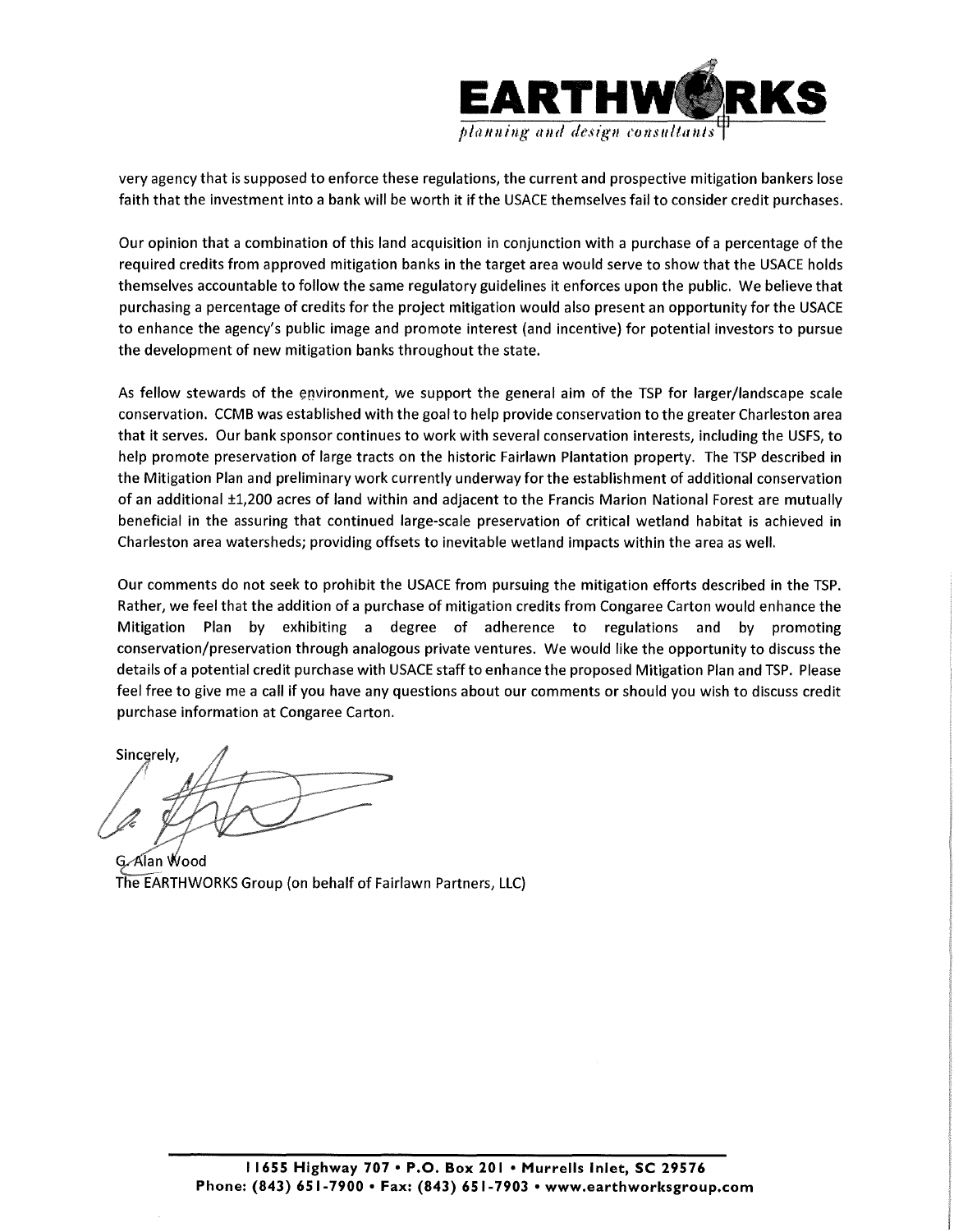

843.202.7600 Fax 843.202.7601 jneal@charlestoncounty.org Lonnie Hamilton, Ill Public Services Building 4045 Bridge View Drive, Suite A301 North Charleston, SC 29405-7464

James R. Neal Director

#### Public Works Department October 10, 2014

Mark Messersmith U. S. Army Corps of Engineers Planning and Environmental Branch, Charleston District 69A Hagood Avenue Charleston, SC 29403

#### RE: DRAFT INTEGRATED FEASIBILITY REPORT AND ENVIRONMENTAL IMPACT STATEMENT (FR/EIS) CHARLESTON HARBOR FEDERAL NAVIGATION PROJECT

Dear Mr. Messersmith:

The Charleston County Mosquito Control Program (CCMCP) wishes to comment regarding the draft FR/EIS for the proposed Charleston Harbor Federal Navigation Project.

The CCMCP is currently reimbursed by the controlling agencies for mosquito suppression activities on the existing dredged material disposal sites (also referred to as "Confined Disposal Facilities") pertaining to Charleston Harbor. Dredged material disposal sites can produce up to 80 million mosquitoes per acre per rainfall event. The mosquito species breeding on these sites can easily fly several miles and adversely affect quality of life and public health and disrupt commerce, military, tourism, and other significant activities in Charleston, Berkeley, and neighboring counties.

Without continued reimbursement for mosquito suppression activities on the existing and/or any newly created sites, an undue burden would be placed on the taxpaying citizens of the previously mentioned counties to provide mosquito control, if, in fact, funds could be acquired. Failure to fund mosquito control for these manmade sites will cause the aforementioned severe adverse impacts.

If you need further assistance, please call Ed Harne at (843) 202-7886.

Sincerelv

Donna J. Odom, Superintendent Mosquito Control Division



DJO:eh c:Jim Neal, P.E., Public Works Director

American Public Works Association F:\Permit Letters\US Army Corps of EngCharlestonHarborFederalNavigationProjectcomments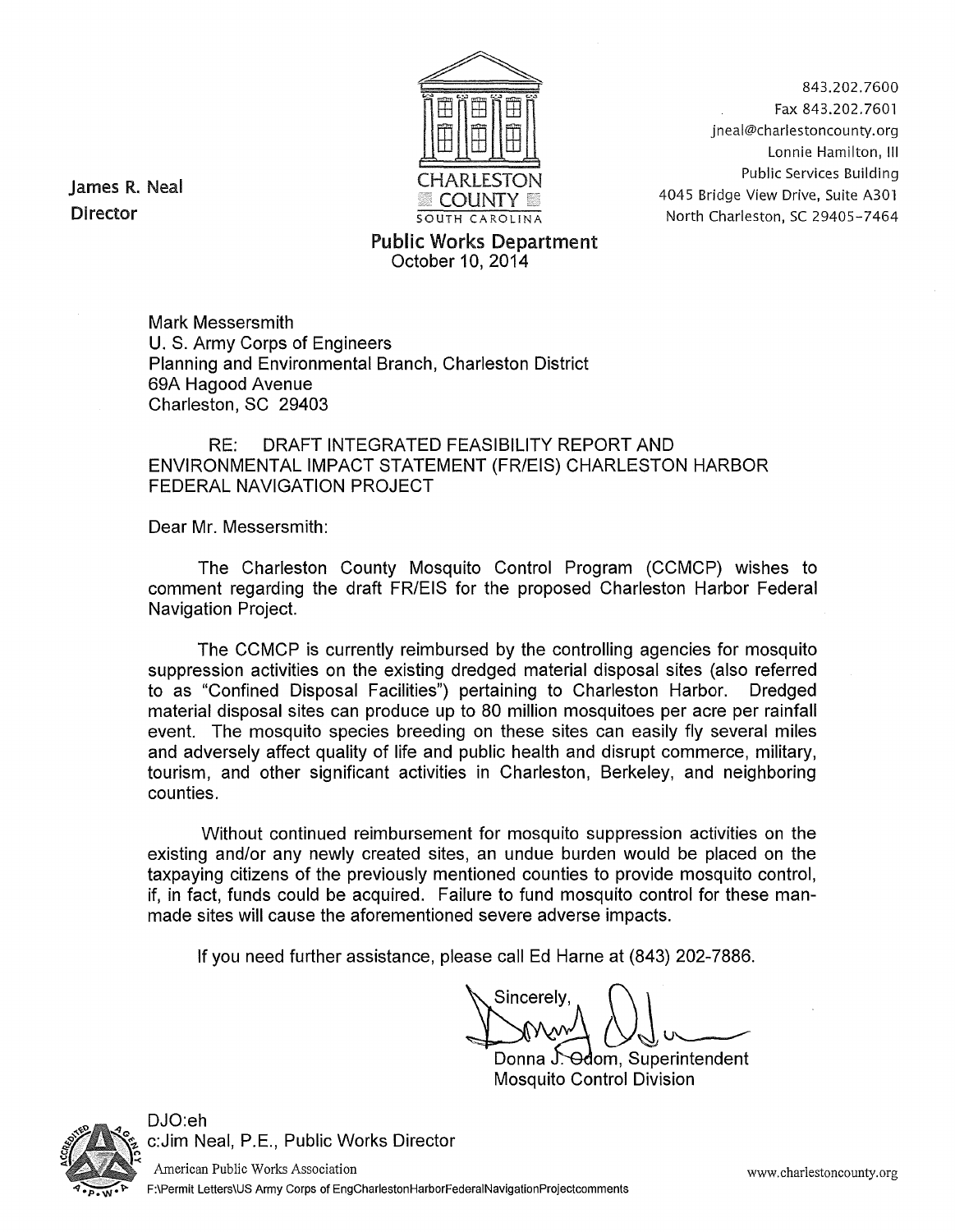

Mosquito Control Division **Public Works Department** 

October 10, 2011

Mark Messersmith U.S. Army Corps of Engineers Planning and Environmental Branch, Charleston District 69A Hagood Avenue Charleston, SC 29403

#### RE: DRAFT EIS, CHARLESTON HARBOR DEEPENING STUDY (POST-45 STUDY)

Dear Mr. Messersmith:

The Charleston County Mosquito Control Program (CCMCP) wishes to comment regarding the seeping process for the Post-45 Study.

The CCMCP is currently reimbursed by the controlling agencies for mosquito suppression activities on the existing dredged material disposal sites (also referred to as "Confined Disposal Facilities") pertaining to Charleston Harbor. Dredged material disposal sites can produce up to 80 million mosquitoes per acre per rainfall event. The mosquito species breeding on these sites can easily fly several miles and adversely affect quality of life and public health and disrupt commerce, military, tourism, and other significant activities in Charleston, Berkeley, and neighboring counties.

Without continued reimbursement for mosquito suppression activities on the existing and/or any newly created sites, an undue burden would be placed on the taxpaying citizens of the previously mentioned counties to provide mosquito control, if, in fact, funds could be acquired. Failure to fund mosquito control for these manmade sites will cause the aforementioned severe adverse impacts.

If you need further assistance, please call Ed Harne at (843) 202-7886.

Sincerely,

Donna J. Mosquito Control ◯(◯)OV ◯<br>dom, Superintendent<br>ontrol Division

DJO:eh c:Jim Neal, P.E., Public Works Director

843.202.7880 Fax 843.202.7893 43 70 Azalea Drive N. Charleston, SC 29405-7409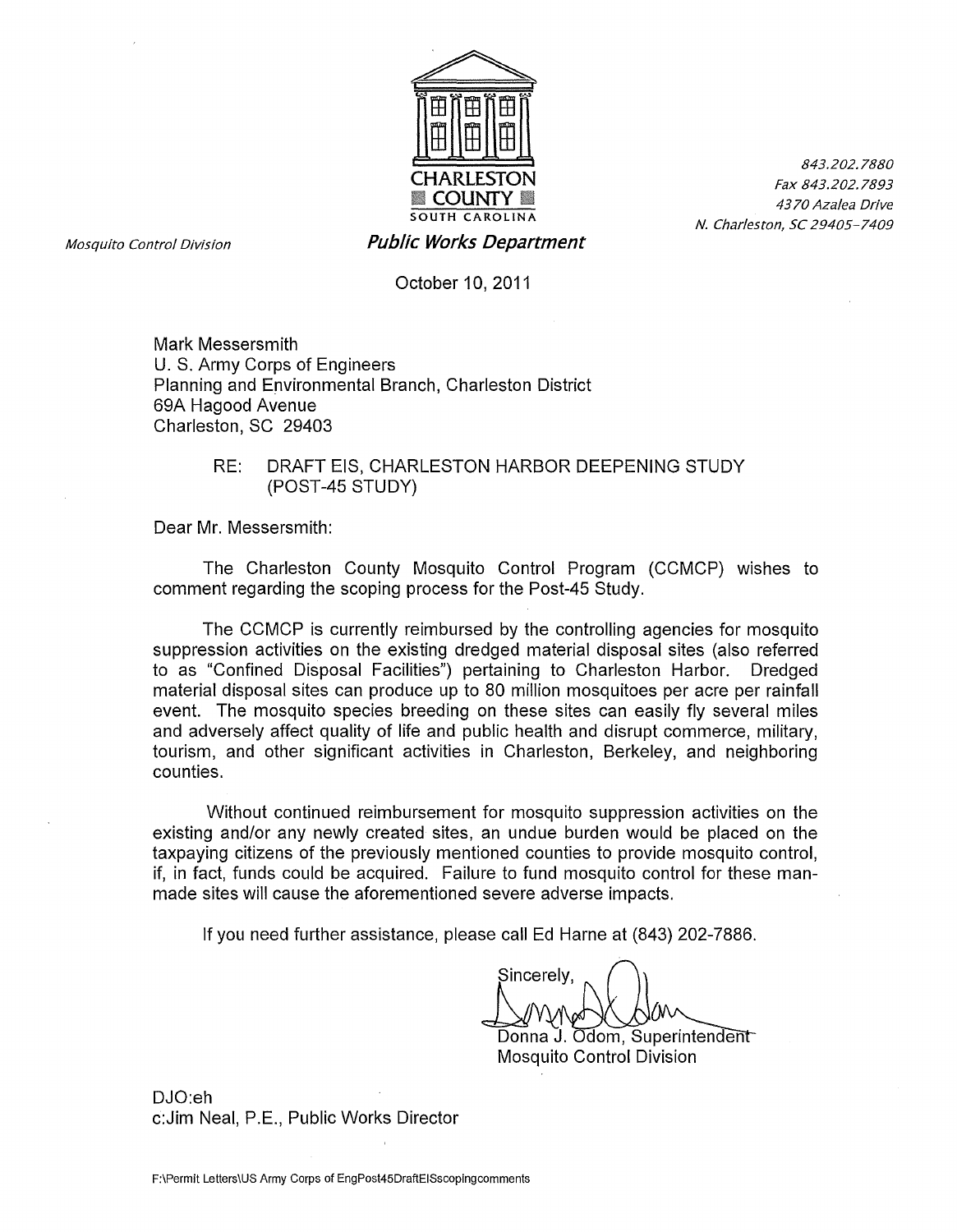12 (1989) 2011 12:20 APR 2012 12:20:20 APR 2012 12:20:20 ''• **CHARLESTON HARBOR DEEPENING STUD** Please print your comment below: Please format your comment to address the following key points: 1. Issue you are concerned about; 2. Reason for its importance; and 3. Recommendations to address the concern. For additional information, please visit: http://www.sac.usace.army.mil/Missions/CivilWorks/CharlestonHarborPost45  $DQ$ <u>over</u> <u>Cov</u> Ġ, a ve*u ve*t ⊃ afa aer inah pi K. 88 <u>TESTO E TETRO</u> Please provide contact information should a clarification and/or further information on your comment be needed (optional): הגיהה<br>הרחים esse Va V Narge / Title / Business / Individual / Organization gmail. Com 112abethsullio  $\mathcal{O}$  $\alpha$ Mailing Address / Telephone / E-mail address

## **CHARLESTON HARBOR DEEPENING STUDY**

Please print your comment below: Please format your comment to address the following key points: 1. Issue you are concerned about; 2. Reason for its importance; and 3. Recommendations to address the concern.

| For additional information, please visit: <u>http://www.sac.usace.army.mil/Missions/CivilWorks/CharlestonHarborPost45</u>                                                                                                              |                  |
|----------------------------------------------------------------------------------------------------------------------------------------------------------------------------------------------------------------------------------------|------------------|
|                                                                                                                                                                                                                                        |                  |
| Keally oppreciated seeing the soil simples, dredge<br>Samples, and testing vills - Made the Information !                                                                                                                              |                  |
|                                                                                                                                                                                                                                        |                  |
|                                                                                                                                                                                                                                        |                  |
|                                                                                                                                                                                                                                        |                  |
|                                                                                                                                                                                                                                        |                  |
|                                                                                                                                                                                                                                        |                  |
|                                                                                                                                                                                                                                        |                  |
|                                                                                                                                                                                                                                        |                  |
| <b>A LE LE RECEDIT DE L'ANGERIT (DE L'ANGERIT DE L'ANGERIT DE L'ANGERIT DE L'ANGERIT DE L'ANGERIT DE L'ANGERIT DE</b><br>L'ANGELIT DE L'ANGELIT DE L'ANGELIT DE L'ANGELIT DE L'ANGELIT DE L'ANGELIT DE L'ANGELIT DE L'ANGELIT DE L'ANG |                  |
| Please provide contact information should a clarification and/or further information on your comment be needed (optional):                                                                                                             |                  |
| ulle Hussen                                                                                                                                                                                                                            | הוריות<br>הוריות |
| 329 North Shelmore<br>Name / Title / Business / Individual / Organization<br>Reasent.<br>112H                                                                                                                                          |                  |
| Mailing Address / Telephone / E-mail address                                                                                                                                                                                           |                  |

 $\mathcal{G}$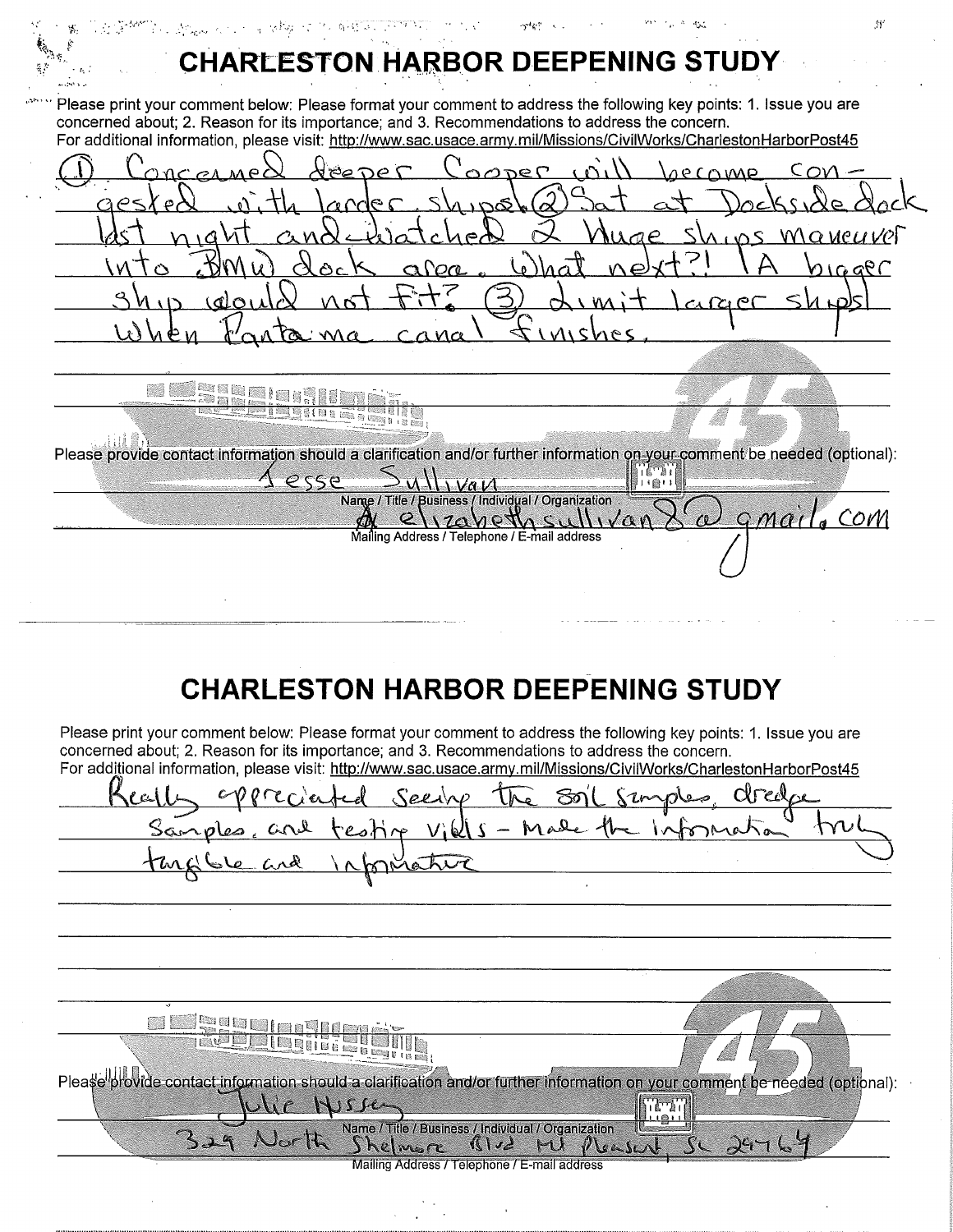

# **City of Folly Beach**

21 Center Street, P.O. Box 48, Phone: 843-588-2447

Folly Beach, South Carolina 29439 fax: 843-588-7016

John T. Litz, PMP Lieutenant Colonel, U.S. Army Commander and District Engineer Charleston District, Corps of Engineers 69 A Hagood Avenue Charleston, S. C. 29403

Re: Charleston Harbor Post 45 Feasibility Report and Environmental Impact Statement (FR/EIS) Public Comment Submittal

Dear Colonel Litz:

In response to the October 9, 2014 Public Notice announcing publication of the subject study, the City of Folly Beach requests Implementation of a Regional Sediment Management Study to Reduce Downdrift Impacts to Morris and Folly Islands. Please consider the sand management measures described herein.

#### Background: The Charleston Harbor and Folly Island

It is undisputed that manipulation and maintenance of the Charleston Harbor, in order to facilitate shipping traffic and commerce, has negatively impacted Folly Island. In August 1987, a Section 111 report was prepared by the Charleston District and determined that 57% of the erosion occurring at Folly Beach was attributable to the Charleston Harbor jetties.<sup>1</sup> In the Section 111 report, the USACE estimated that as a result of the completion of the jetties a net

<sup>&</sup>lt;sup>1</sup> USACE, 1987. Evaluation of the Impact of Charleston Harbor Jetties on Folly Island, South Carolina, Coastal Engineering Research Center, Vicksburg, MS.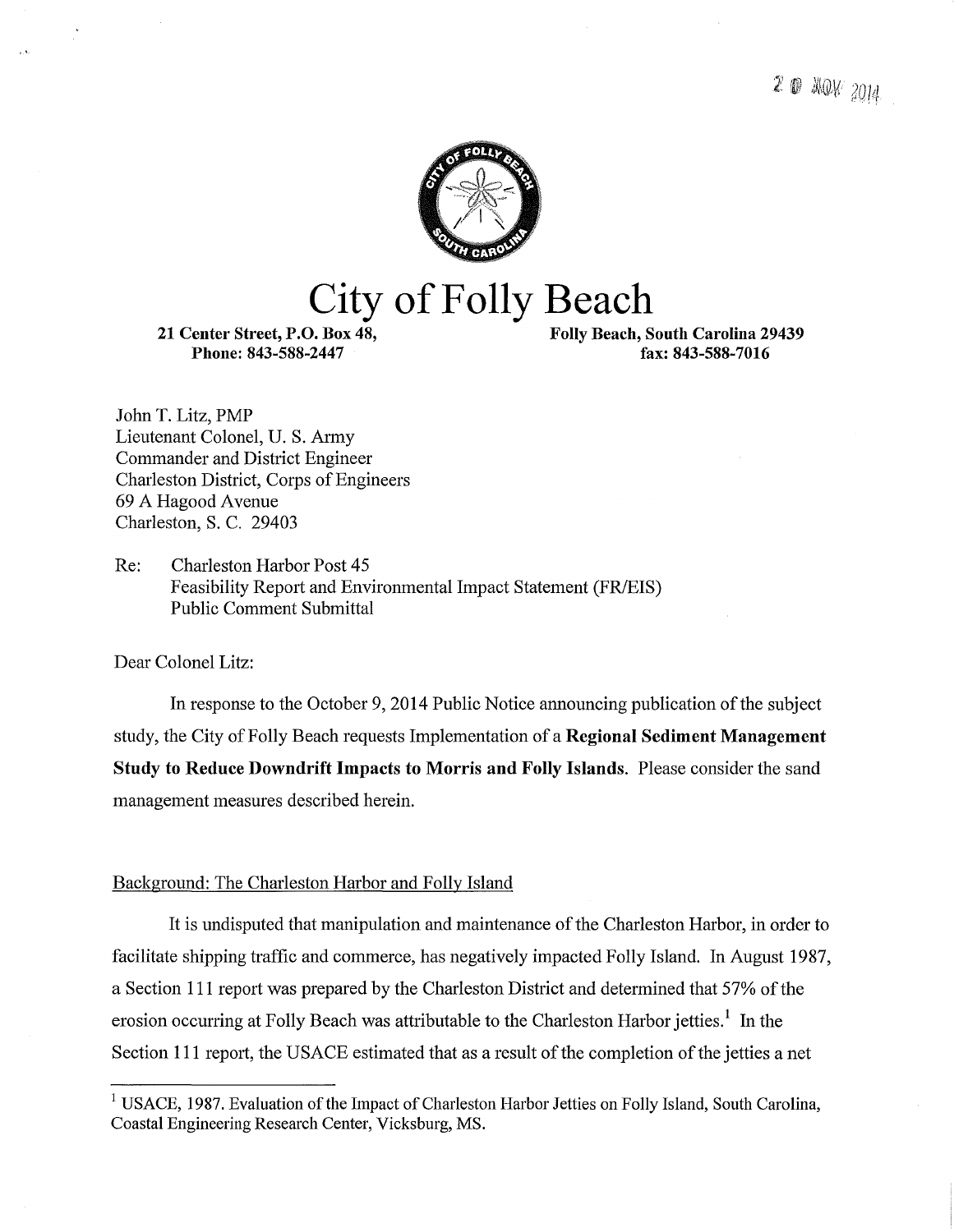southerly alongshore drift of approximately 122,000 to 152,000  $\text{m}^3/\text{year}$  has been permanently blocked. In response to the channel stabilization begun in 1878, the offshore shoals have lost roughly 200 million  $m<sup>3</sup>$  of sand resulting in an increase of the wave energy of 100%.<sup>2</sup> It was this report that directly connected the Corps' operation and maintenance of Charleston Harbor with the chronic erosion problem that has plagued Folly Beach and which led to a 50-year federal renourishment project begun with an initial renourishment in 1993.<sup>3</sup>

Previous efforts to deepen the shipping channel in Charleston Harbor in 1999 may have intensified the erosion at Folly Beach by creating a sink for any sediment that might slip past the jetties. As with the present EIS, there was no mention of downdrift impacts to Folly Beach in the 1996 Environmental Assessment for the previous deepening project. The City is concerned that another effort to deepen and widen Charleston Harbor, with no consideration of downdrift impacts, will exacerbate the already significant shoreline erosion at Folly Beach.

#### Concerns Over Feasibility Report and Environmental Impact Statement

The Feasibility Report and Environmental Impact Statement ("FR/EIS") gives no consideration or weight to the erosion that completely destroyed a county park facility on one end of the island and continues to threaten multiple structures along the coast. The City is surprised, particularly in light of the history recounted above, that the FR/EIS only mentions Folly Beach seemingly in passing: "[t]his action. *i.e.,* the 2014 renourishment project, is noted here due to its relevance to the Section 111 study findings by USACE (1987) that indicated  $an$ *effect* of navigation channel jetties on downdrift communities."<sup>4</sup> This reference is not merely an understatement of the problems that construction of the jetties created for Folly Island, but also contains no analysis of any potential impact that the proposed project may cause. It is inexplicable that the USACE would conduct FR/EIS on improvements, modifications, and continued operations of Charleston Harbor without studying how the proposed changes might adversely affect Folly Beach. Engineering Appendix A of the FR/EIS, where one might expect

 $2$  Edge, B., M. Dowd, R. Dean and P. Johnson, 1994. The Reconstruction of Folly Beach, Coastal Engineering, Chapter 252

 $3$  Kana, T, 2012. A Brief History of beach nourishment in South Carolina, Shore & Beach, Vol. 80, No. 4.

 $4$  Appendix O, Cumulative Impacts Analysis, Section 2.2.2.5, Downdrift Beach Renourishment (emphasis added).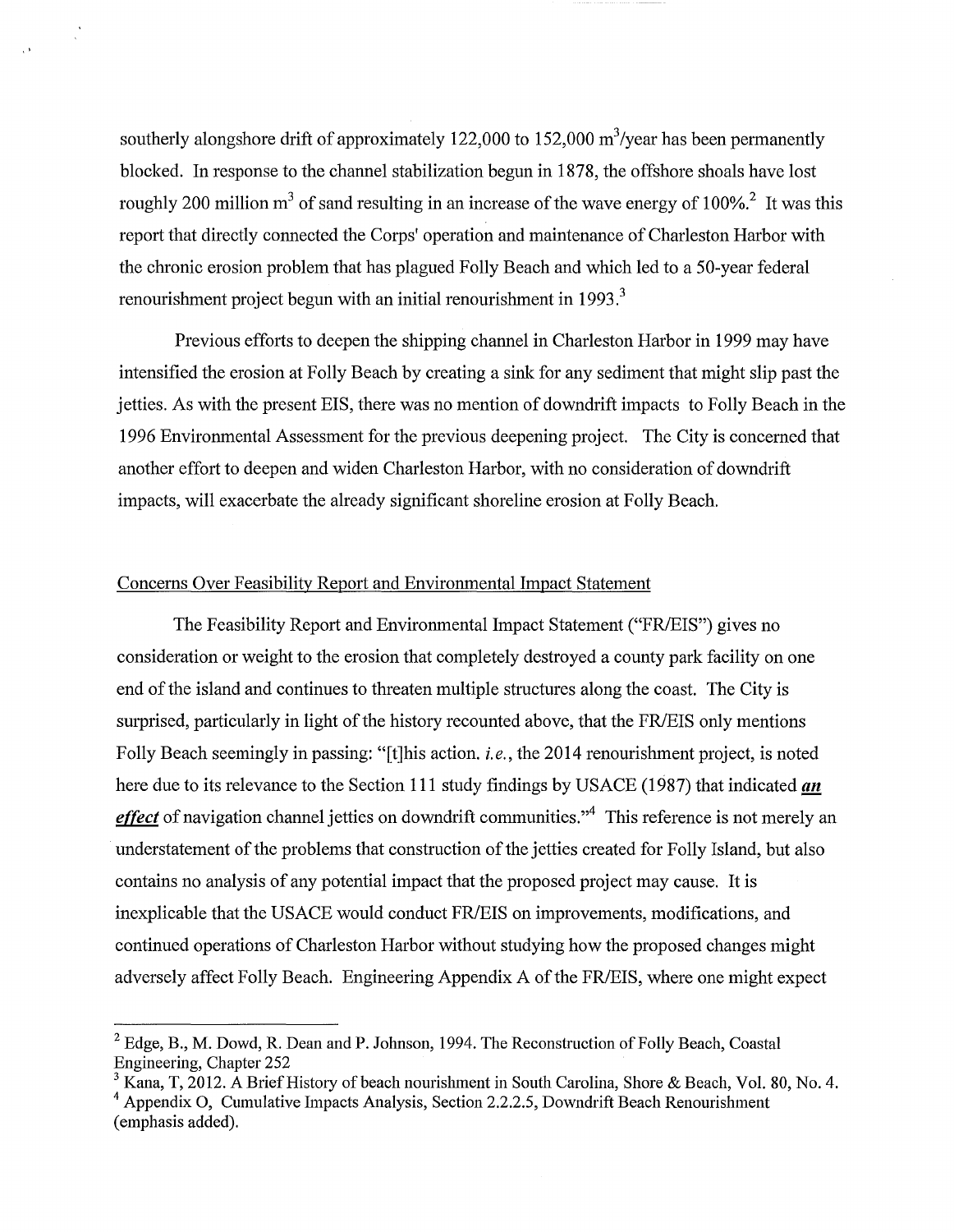negative impacts on Folly Beach to be discussed, makes no mention of Folly Beach. This Appendix includes an analysis of shoreline changes *within* Charleston Harbor "where channel modifications of deepening and widening have occurred."

The FR/EIS states that the following navigation improvements are tentatively planned for the entrance channel *(ocean)* portion of the harbor:

- 1) Deepen the existing entrance channel from a project depth of -47 feet to -54 feet mean lower low water (MLLW) over the existing 800-foot bottom width, while reducing the existing stepped 1,000-foot width to 944 feet from an existing depth of -42 feet to a depth of -49 feet.
- 2) Extend the entrance channel approximately three miles seaward from the existing location to a depth contour including a -54-foot MLL W project depth plus overdepths.

#### Solution: Require Detailed Study of Mitigation for Harms Caused to Folly Beach

The entrance channel of Charleston Harbor is responsible for most of the downdrift erosion on Morris and Folly Islands.<sup>5</sup> Therefore, improvements or modifications to this entrance channel are likely to exacerbate downdrift erosion. Increased environmental impacts to protected species including Loggerhead Turtles and Piping Plover are also possible. The FR/EIS should acknowledge these impacts and offer mitigation measures, particularly through a study of Regional Sediment Management.

There are several specific RSM approaches that should be considered. The first is potential beneficial uses for the dredged material. In the main FR/EIS, Section 4.2.1, **Material Placement Options,** does not include any consideration of downdrift placement either on the beach or in the nearshore. It appears that up to 12 million cubic yards of material may have the potential to be considered for beneficial use placement downdrift. However, all entrance channel material is presently slated to be disposed in the Ocean Dredged Material Disposal Site (ODMDS).

The brief mention of considering nearshore placement is almost completely overshadowed by the reference to the difficulty of such an effort. Section 4.2.6.6 **Nearshore** 

<sup>5</sup> See FN 1.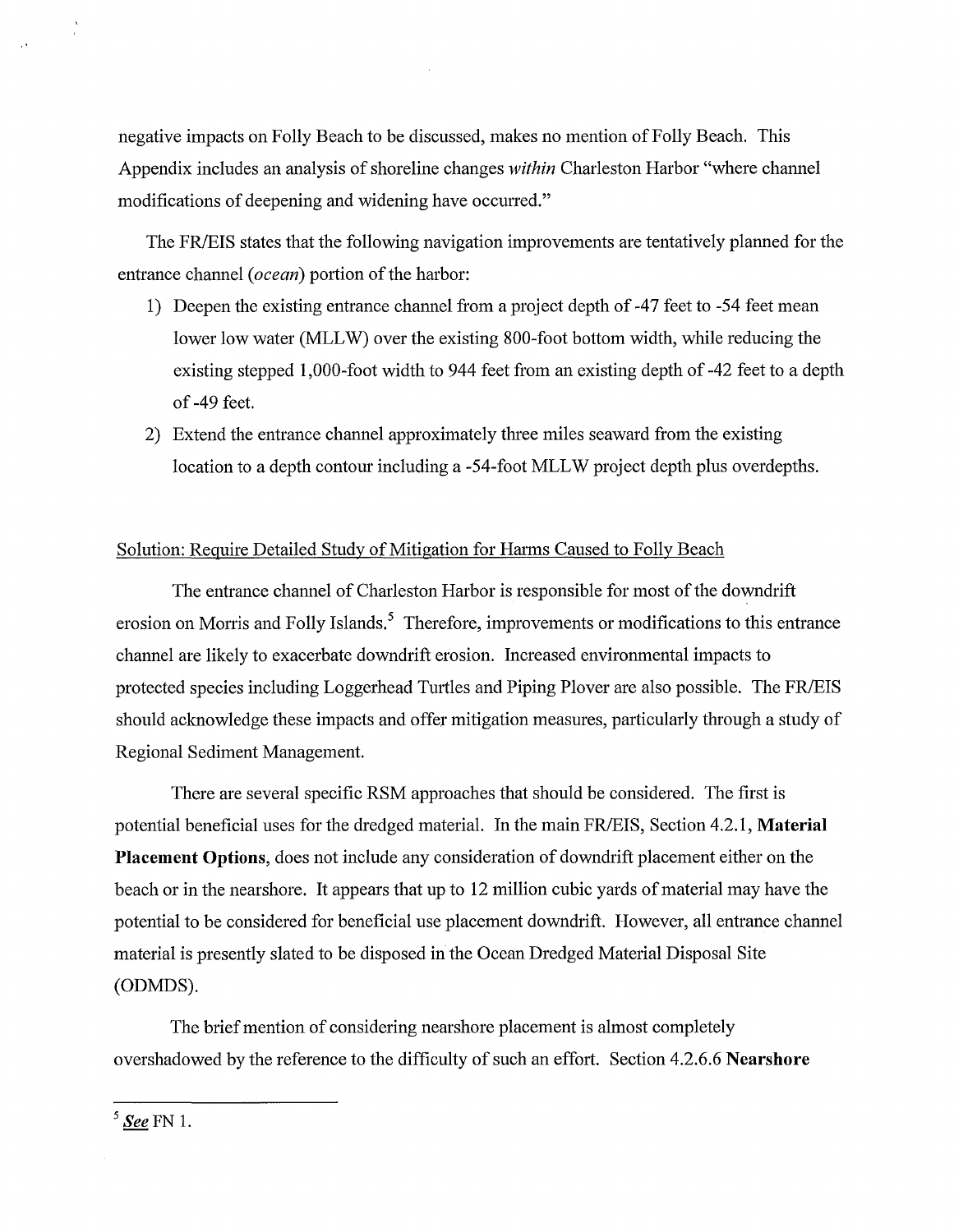**Placement off Morris Island** states, "Dredged material could be placed offshore of Morris Island where natural processes could sort and transport it. However, this alternative would require extensive modeling and coordination with multiple resource agencies to resolve major and complex concerns. It would also be expensive and complicated from an environmental permitting perspective. The size, scope, and benefits associated with this option would be determined during the PED phase and would depend on a source of suitable material."

However, such a study is consistent with USACE policy (WRRDA 2014, Section 1038; WRDA 1976, Section 148; ER 1105-2-100; EM 1110-2-5027; EC 1105-2-411) and the Federal Standard to analyze the feasibility of sound engineering practices that retain dredged material in the littoral system and conserve space in the Confined Disposal Areas (CDFs) and the ODMDS. The City of Folly Beach contends that offshore disposal of littoral material does not constitute sound engineering in a coastal system as deprived of sand as the islands downdrift of Charleston Harbor. Instead, the study should carefully consider existing sediment grain size and other geotechnical data for the Charleston Harbor Entrance Channel maintenance and new work dredged material. The City encourages the District to collaborate with state regulatory agencies to carefully review the geotechnical data to avoid disposing of valuable littoral material offshore.

The Study should also consider more effective methods to bypass sediment trapped by the Charleston Harbor jetties by investigating the potential for:

- a) Modifications to the existing jetties, which are responsible for most of the downdrift erosion, and
- b) Bypassing sediment trapped on the north side of the jetties at Sullivan's Island.

Finally, the study should develop a sediment management and monitoring plan for the Charleston Harbor Entrance Channel. A routine monitoring program should assess the responses ofthe downdrift (or adjacent) beaches to the newly implemented sediment management plan. Similar planning and monitoring is common at other U.S. harbors with federal channels managed by the USACE.

To address these omissions the City of Folly Beach requests that the title of Section 4.2.6.6 be changed to **"Implementation of a Regional Sediment Management Study to Reduce Downdrift Impacts."** We also request that the text be revised as follows, *"A 1987 Section 111 Study determined that approximately 57 percent of the erosion of Folly Beach was*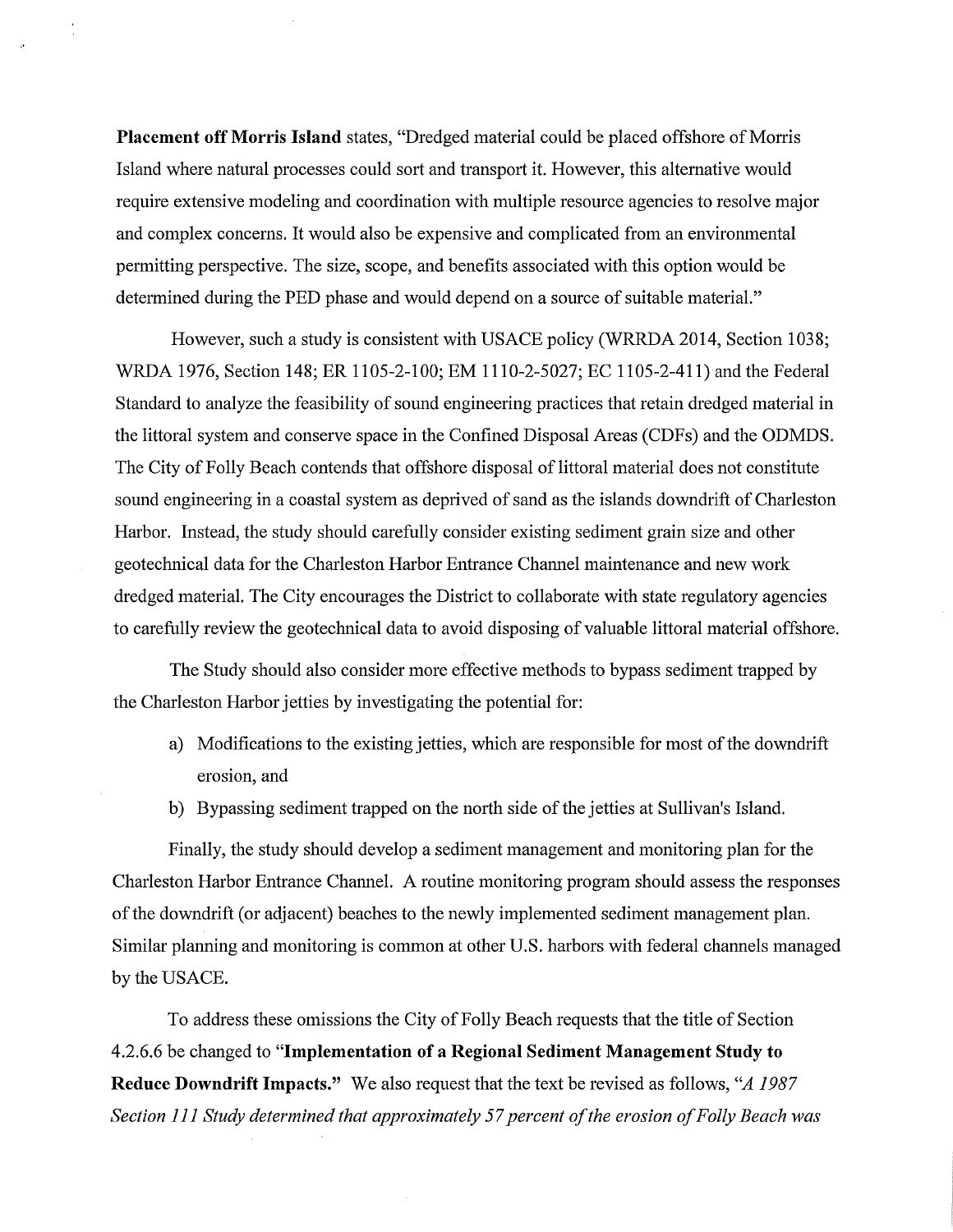*due to the construction and continued operation of the Charleston Harbor Federal navigation project. Mitigation for these impacts will be addressed during the PED phase through a Regional Sediment Management (RSM) study that will consider options for reducing downdrift impacts. The study will consider options such as beneficial use of both new work and maintenance dredged material in the downdrift littoral system, jetty modifications, and sand sharing or bypassing from the updrift side of the harbor down drift.* "

The City of Folly Beach requests that funds to implement the recommendations of the RSM study should come from the Post 45 budget. While RSM practices may increase costs slightly in one business line, they have the potential for significant cost savings in other business lines; thereby, resulting in significant increased value to the nation. In this example, manageable increases in navigation funding could potentially result in substantial cost savings to the navigation and flood damage reduction business lines (which fund 57 & 43% of the project, respectively) by reducing the frequency and costs of expensive shore protection projects at Folly Beach, where the 2014 renourishment project cost over \$30 million.

The City of Folly Beach values our close connection with the Charleston District of the USACE, and we feel this comment is necessary ensure that all current and future harms from the Charleston Harbor be adequately mitigated using all available means. The City of Folly Beach will oppose the deepening project and consider legal action, including challenge to any permits issued for the deepening project and challenge to the sufficiency of the EIS, unless it receives a written agreement that the project will include sand management measures as described herein. Ultimately, we hope that implementing a Regional Sediment Management program will benefit both Folly Beach and the USACE by lowering the cost of periodic renourishments under the Federal Shore Protection Project.

Sincerely,

Mayor Tim Goodwin City of Folly Beach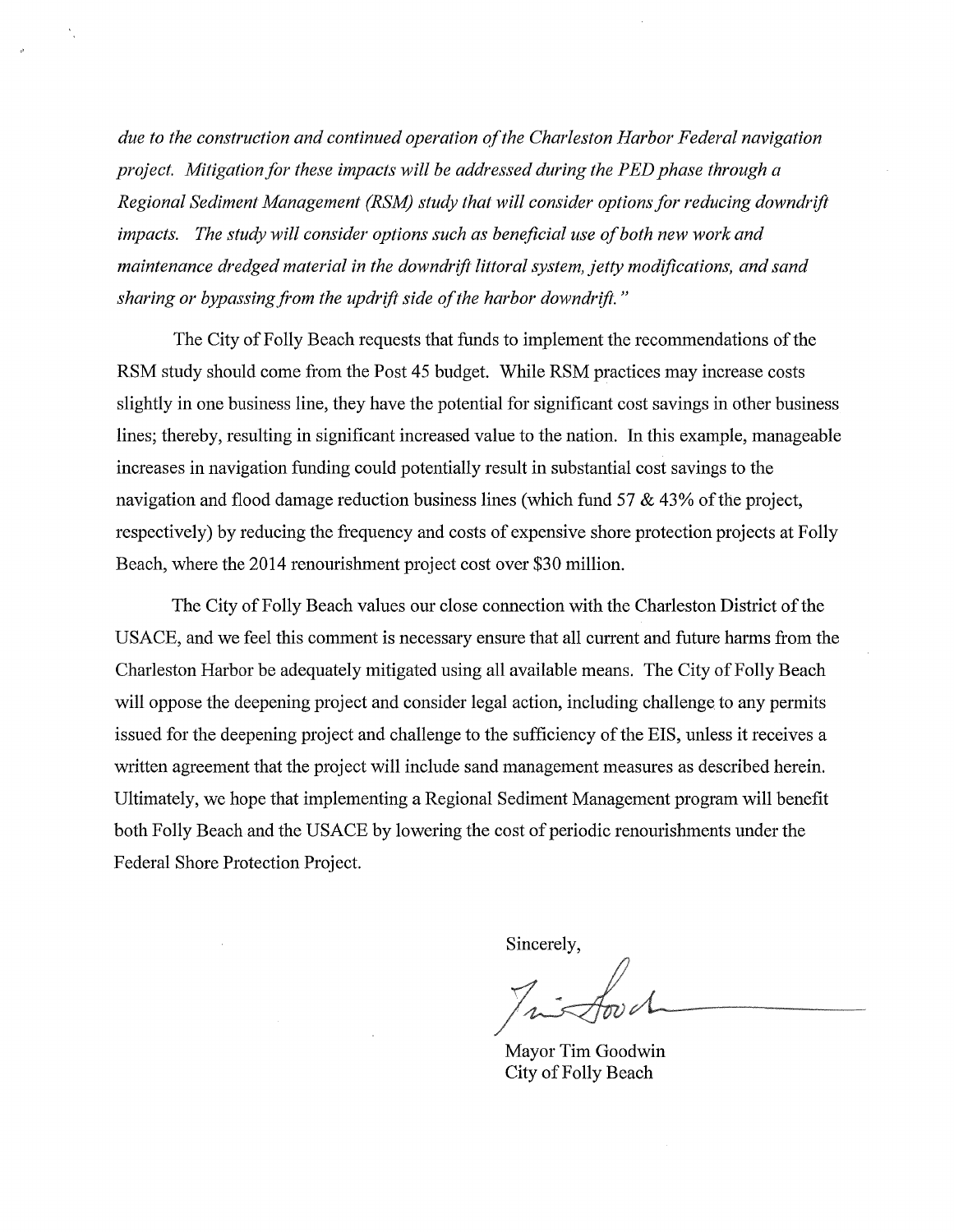Annette Lewis 345 Shadow Race Lane P.O. Box 1380 Folly Beach, SC 29439 USA Tel: (843) 588-6557 Cell Phone: (843) 817-5055 Email: shadowcja4444@earthlink.net

November 20, 2014

 $\mathbf{y}^{\top} \mathbf{z}^{\mathsf{T}}$ 

 $\sim 10^{11}$ 

John T. Litz, PMP Lieutenant Colonel, U.S. Army Commander and District Engineer Charleston District, Corps of Engineers 69 A Hagood Avenue Charleston, SC 29403

Re: Charleston Harbor Post 45 Feasibility Report and Environmental Impact Statement (FR/EIS) Public Comment Submittal

Dear Colonel Litz:

As a 21 year residents of Folly Beach, the first 12 years on front beach, and 9 years beside the Folly River, my husband and I are very familiar with the problems caused on our beach by the effects of the harbor jetties.

In view of the proposal to deepen the channel for shipping, I wish to add my my very strong request to that of the City of Folly Beach in Implementation of a Regional Sediment Management Study to Reduce Downdrift Impacts to Morris and Folly Islands.

The reasons and management measures are fully explained in the enclosed copy of the City's request to you on this issue.

I respectfully request your action to implement this vital Management Study. The many members of the Folly Beach Civic Club also have these same concerns and will be making the same request.

Sincerely,

Clumette Cersis

Annette Lewis

Past Editor of the Sandspur Newsletter